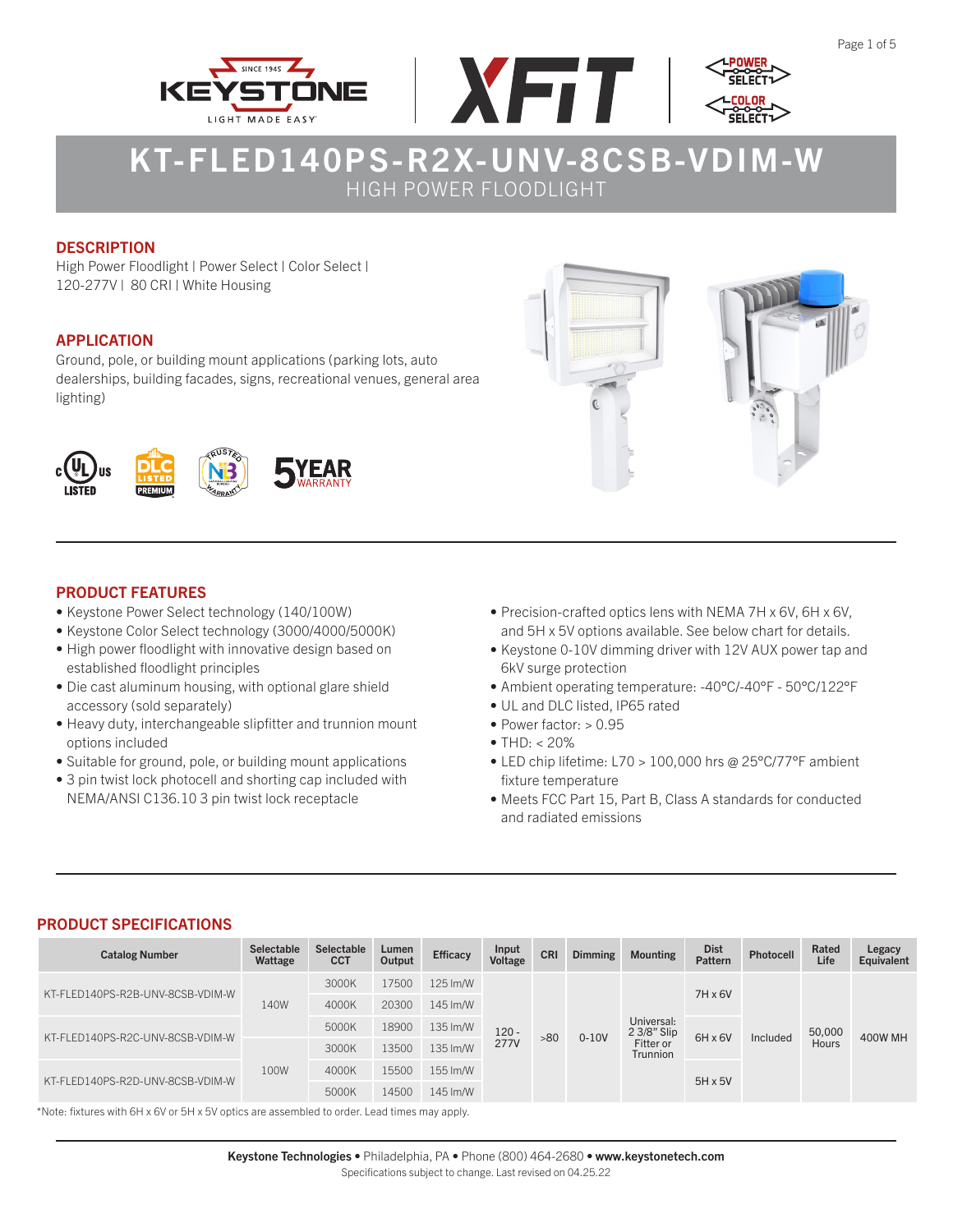





#### WIRING DIAGRAM



#### POWER AND COLOR SELECT INSTRUCTIONS

This fixture is equipped with field-adjustable selectable wattage and selectable CCT technology.

- 1. Ensure power is off to the fixture.
- 2. Unscrew the gasketed caps from the back of the fixture as shown in the images below.
- 3. Adjust dip switches to desired settings.
- 4. Screw on gasketed caps.
- 5. Restore power to fixture.

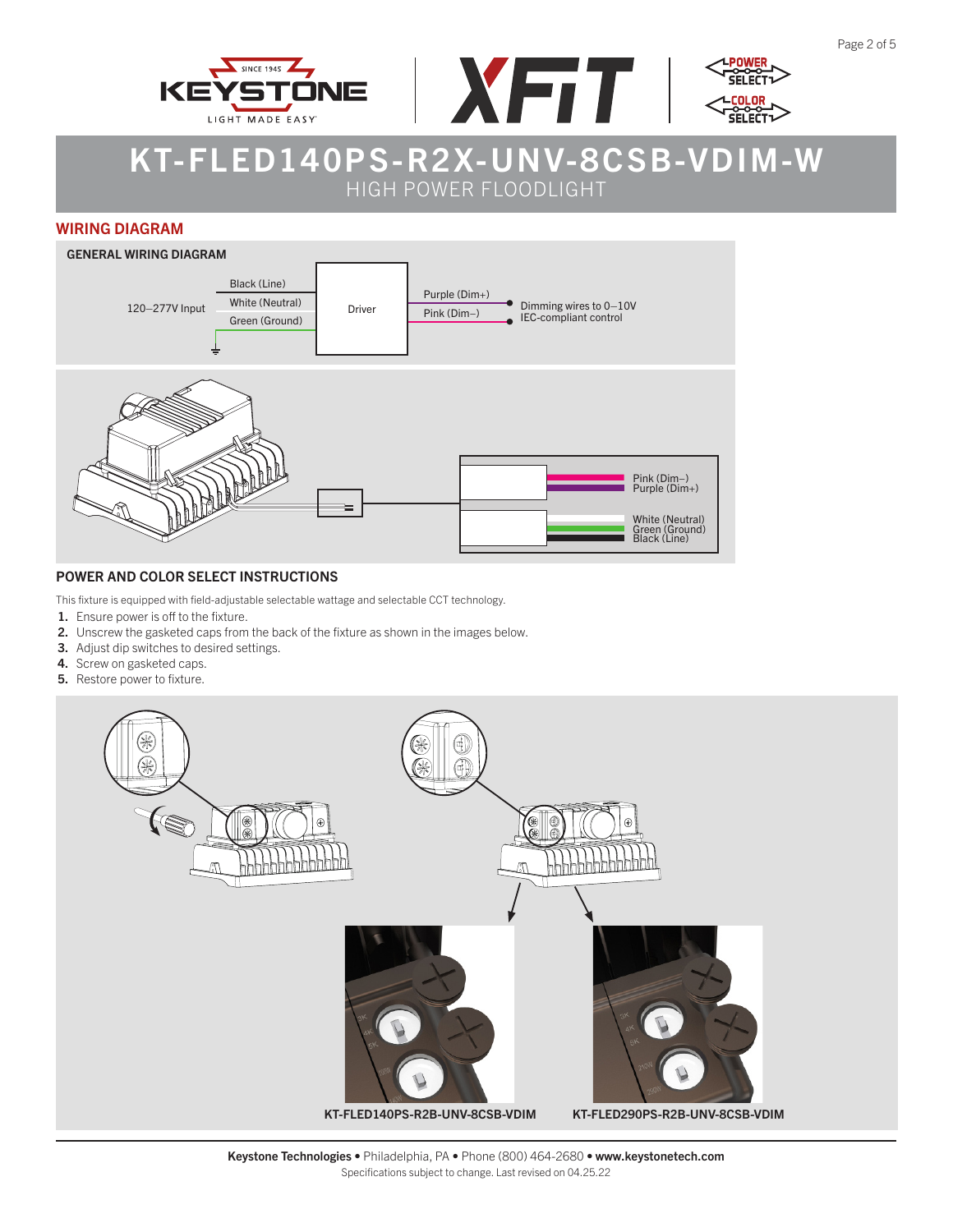





#### **PHOTOMETRICS**



Luminous Intensity Distribution Curve











Keystone Technologies • Philadelphia, PA • Phone (800) 464-2680 • www.keystonetech.com Specifications subject to change. Last revised on 04.25.22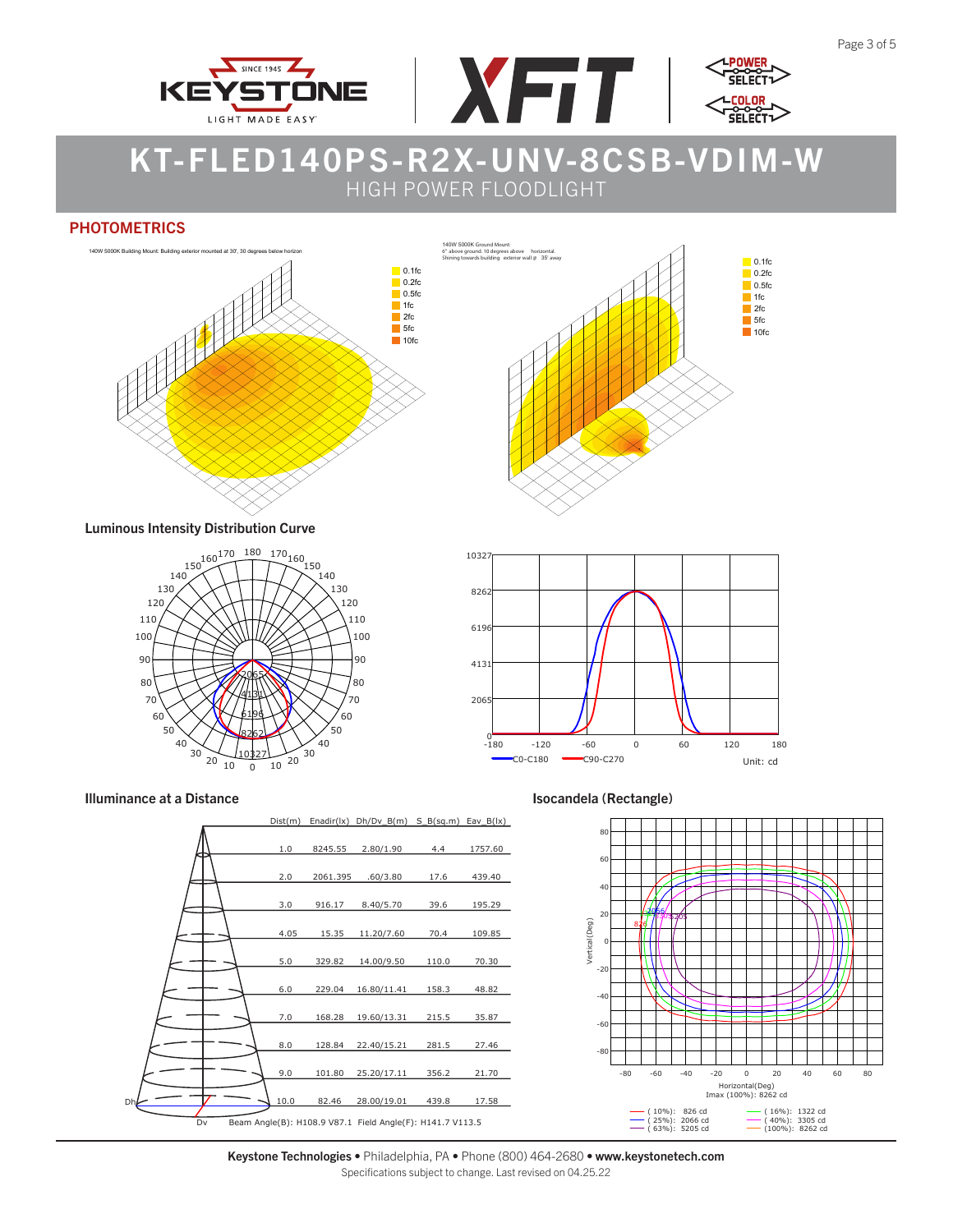



### EPA SPECIFICATIONS

#### Small-Size Fixture Housing

- Conditions: Horizontal winds only for calculations. Worst case total projected area used for calculations.
- All drag coefficients are set as worst case 1.2.
- For details on exact EPA calculations and assumptions, please contact productsupport@keystonetech.com

| EPA Calcs $(1.2*ft^2)$ View)   |                                   | <b>Single Fixture</b>         | 2 Fixtures<br>at 90 <sup>°</sup> | 2 Fixtures<br>at 180 <sup>°</sup> |               |
|--------------------------------|-----------------------------------|-------------------------------|----------------------------------|-----------------------------------|---------------|
| <b>Mounting</b><br>Application | <b>Fixture</b><br><b>Position</b> | <b>Housing</b><br><b>Size</b> |                                  | Æ                                 |               |
| Slip Fitter<br>Mount           | $45^\circ$                        | S (140W)                      | 1.089 sq. ft.                    | 1.778 sq. ft.                     | 1.377 sq. ft. |

## PHYSICAL SPECIFICATIONS



#### EXPLODED VIEW